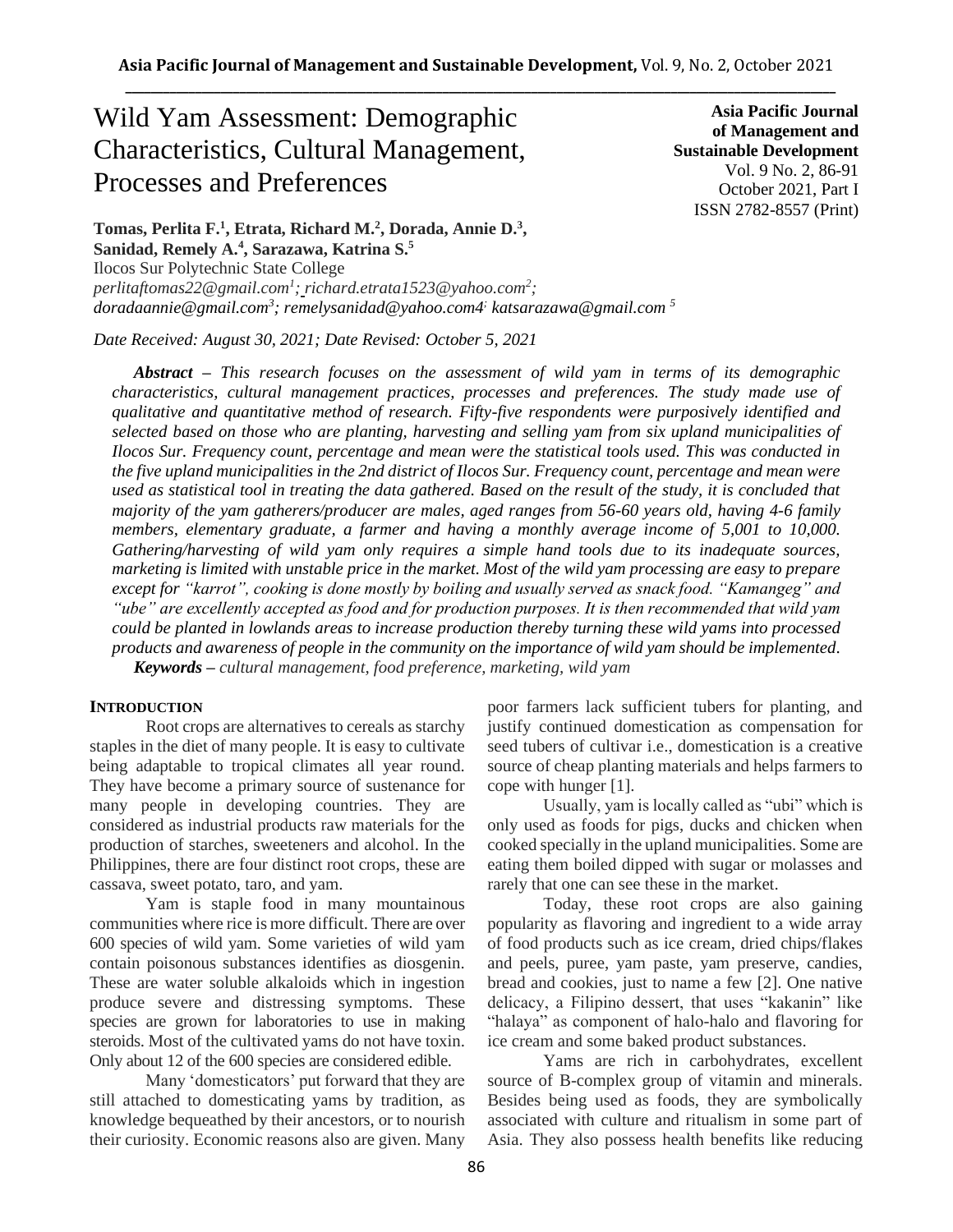constipation, decreasing bad cholesterol level, lowering colon cancer risk, and regulating steady rise in blood sugar.

Wild yam is also used for treating a disorder of the intestines called diverticulosis, gall bladder pain, rheumatoid arthritis, improving mental function, and for increasing energy. Some women apply wild yam creams to the skin to reduce menopausal symptoms such as hot flashes [3].

The Philippines though an agricultural country is still importing flour needed for baked products, hence some of these baked products are not affordable by some people. Since yams are valuable source of starches, the researchers thought of producing products out of it. In addition, since there are yam growing communities in the Ilocos province, this study will also cover about the socio- demographic characteristics of the farmers such as age, sex, educational qualification, monthly income and occupation. Yam plays an important socio-cultural role in some upland municipalities, where it becomes their One-Town-One Product (OTOP) gaining its popularity not only in the province but also in the neighboring provinces. Since yams are valuable source of starches, the researchers thought of producing products out of it.

The importance of considering the sociocultural background of the consumers Zannou, [4] indicated that yam is the basic food of the consumers interviewed in the central part of Benin. Various products and dishes are made from yam like pounded yam, fried yam, boiled yam, and 'cossettes'. From the 'cossettes', Té-libo (paste) and wassa-wassa ('African couscous') are prepared. Pounded yam is the most frequently eaten dish of the consumers interviewed and to them yam is basic food for consumers in the central part of Benin.

The researchers believe that the results of this study will make the community aware on the varied uses of wild yam. They will be encouraged to plant more even in their backyards and later serves as an additional income. It will augment the income of the family through the development of different yam products.

#### **OBJECTIVES OF THE STUDY**

The study tried to assess the yam practices in terms of production, marketing and food preferences. Specifically, it sought to determine: the demographic characteristics of wild yam gatherers/producers; to assess wild yam practices in terms of production and marketing; to determine the yam food preferences

particularly in the upland and lowland areas and to determine the level of acceptance on the abovementioned preferences

#### **MATERIALS AND METHODS**

This study made use of the qualitative and quantitative method of research. Identification of the species was determined through survey from those people who are planting, harvesting and selling yam. Documentation of the different kinds of wild yam were taken in places where this root crops are seen and grown. Questionnaire aided interview, observations and photographs to document the existing wild yam were utilized in the study. The questionnaire composed of three parts; Part 1 consists of the respondent's demographic characteristics; Part 2 is the production and marketing and Part 3 is the wild yam preferences and the last part is the is the level of wild yam acceptance. Fifty-five respondents were purposively identified and they were those who have plants who are really gathering or harvesting in the wild and selling yams from six upland municipalities namely; Banayoyo, Lidlidda, Quirino, San Emilio, Cervantes and Sigay. Frequency count, percentage and mean were the statistical tools used. This was evaluated by five faculty members of the College of Agriculture of the Ilocos Sur Polytechnic State College who were knowledgeable on yam production and management. Cromback Alpha Test was used to measure the reliability of the instrument.

Ethical principles such as confidentiality of information, prevention of risk or harm, voluntary participation and other humane treatments of the participants were considered in the conduct of this research.

#### **RESULTS AND DISCUSSION**

The table below shows the demographic characteristics of the wild yam respondents. This illustrates that there are 32 males and 23 females indicating that more males are incline in digging and collecting yam in the mountainous areas.

In terms of age, majority of the respondents belong to the age bracket of 56-60 years old, followed by 51- 55 years and the lowest is 66 years and above. This implies that older generations are more familiar about wild yam: specific locations; variety and time of harvesting. With regards to family members, majority of the respondents belong to the range of 4-6 members which implies that the wild yam respondents have an ideal number of family members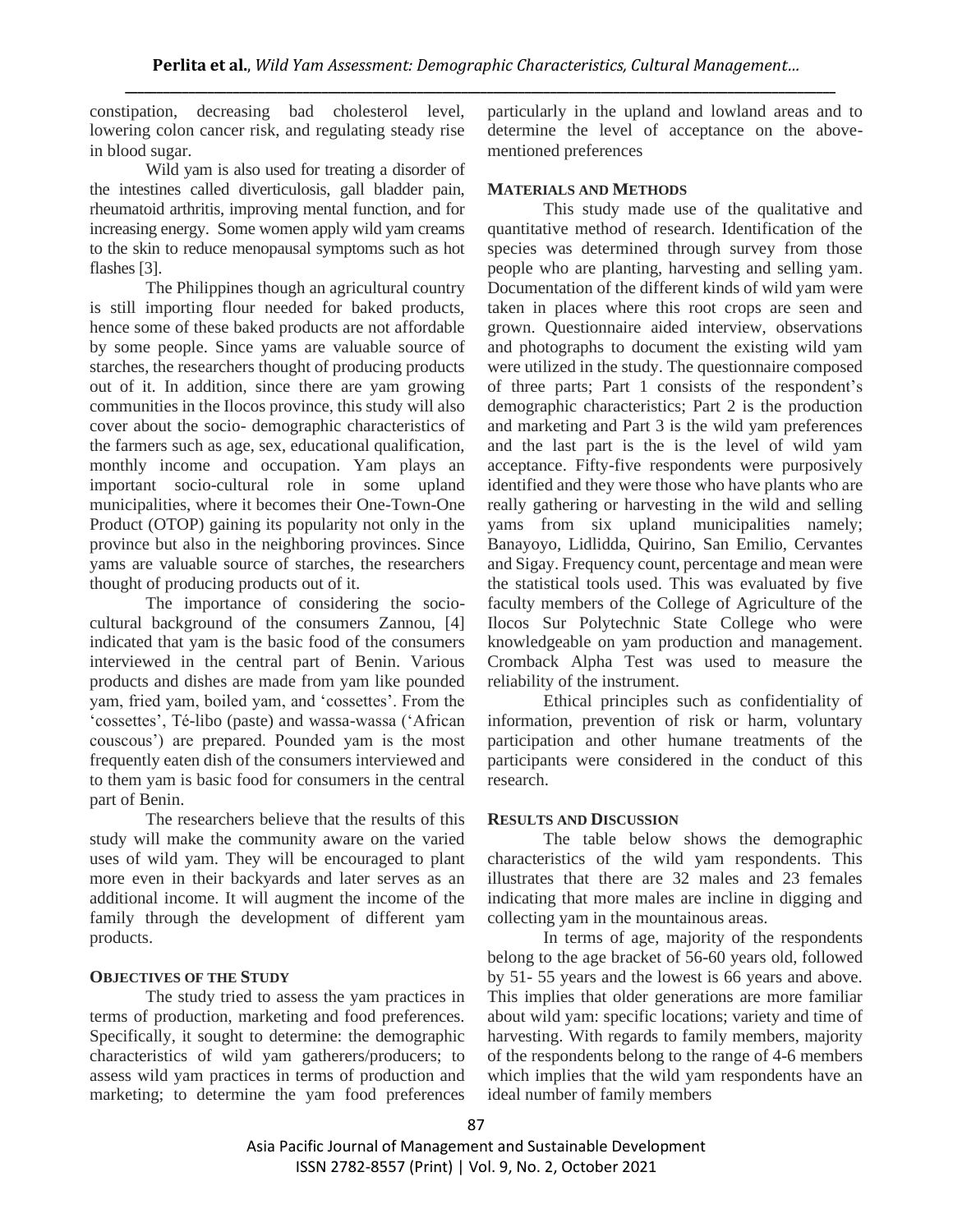|                                                | Table 1.       |            | probably because of the location and living condit   |  |  |  |  |  |  |
|------------------------------------------------|----------------|------------|------------------------------------------------------|--|--|--|--|--|--|
| Demographic characteristics of the respondents |                |            | In terms of occupation, most of them are farmers     |  |  |  |  |  |  |
| Characteristics                                | Frequency      | Percentage | the least are those who owns a carinderia and a teac |  |  |  |  |  |  |
| <b>Sex</b>                                     |                |            | Lastly, majority of them are only earning a mon      |  |  |  |  |  |  |
| Male                                           | 32             | 58.18      |                                                      |  |  |  |  |  |  |
| Female                                         | 23             | 41.82      | income ranging from 5,001 to 10,000.                 |  |  |  |  |  |  |
| Age                                            |                |            | The table 2 shows the respondents' cult              |  |  |  |  |  |  |
| 35 below                                       | 8              | 14.55      | practices of wild yam. There are five species of     |  |  |  |  |  |  |
| $36 - 40$                                      | 8              | 14.55      | available in the upland municipalities of Ilocos     |  |  |  |  |  |  |
| $41 - 45$                                      | 3              | 5.45       | "Kamangeg",<br>These<br>"Boga",<br>are<br>"Kai       |  |  |  |  |  |  |
| $46 - 50$                                      | 4              | 7.27       | "Uwang/Ubi"and "Ube".                                |  |  |  |  |  |  |
| 51-55                                          | 11             | 20         |                                                      |  |  |  |  |  |  |
| 56-60                                          | 15             | 27.27      | Based on the interview with the wild                 |  |  |  |  |  |  |
| $61 - 65$                                      | $\overline{4}$ | 7.27       | gatherers in terms of cultural management practices  |  |  |  |  |  |  |
| 66 above                                       | $\overline{2}$ | 3.64       | the five species of wild yam were replanted          |  |  |  |  |  |  |
| Family member                                  |                |            | harvested for almost one year. The production        |  |  |  |  |  |  |
| $1-3$                                          | 22             | 40         |                                                      |  |  |  |  |  |  |
| $4 - 6$                                        | 27             | 49.09      | "kamangeg" only have an average of 1-2 kgs," 3-4     |  |  |  |  |  |  |
| 7 above                                        | 6              | 10.91      | for "buga" and 7 kgs. or more for "uwang" and "ul    |  |  |  |  |  |  |
| <b>Educational</b> attainment                  |                |            | This was attested by Dumont and Vernier, 1997, 20    |  |  |  |  |  |  |
| Elementary level                               | 15             | 27.27      | Vernier et al., 2004, that farmers today continu     |  |  |  |  |  |  |
| Elementary graduate                            | 20             | 36.36      | gather wild yams during hunger periods, and o        |  |  |  |  |  |  |
| High school level                              | 8              | 14.55      |                                                      |  |  |  |  |  |  |
| High school graduate                           | 8              | 14.55      | carefully re-plant the plants from which part of     |  |  |  |  |  |  |
| College level                                  | $\overline{c}$ | 3.64       | tuber has been removed. Some farmers also conti      |  |  |  |  |  |  |
| College graduate                               | $\overline{2}$ | 3.64       | the practice of bringing in planting material from   |  |  |  |  |  |  |
| Occupation                                     |                |            | wild to solve problems of decrease in yield and vig  |  |  |  |  |  |  |
| Farmer                                         | 36             | 65.45      | of cultivated varieties, or the loss or lack of plan |  |  |  |  |  |  |
| Housekeeper                                    | 11             | 20         |                                                      |  |  |  |  |  |  |
| Construction worker                            | 6              | 10.91      | Maintaining this indigenous knowle<br>materials.     |  |  |  |  |  |  |
| Carinderia owner                               | $\mathbf{1}$   | 1.82       | might serve some useful purposes.                    |  |  |  |  |  |  |
| Teacher                                        | 1              | 1.82       | When also asked regarding the type of soil           |  |  |  |  |  |  |
| Monthly Income                                 |                |            | yam found and gathered, they claim that "kamang      |  |  |  |  |  |  |
| 1,000-5,000                                    | 20             | 65.45      | "boga" and "karot" are mostly located in clay        |  |  |  |  |  |  |
| 5,001-10,000                                   | 31             | 20         |                                                      |  |  |  |  |  |  |
| $10,001 - 15,000$                              | $\mathfrak{2}$ | 10.91      | "uwang" and "ube" in loam soil areas. These yams     |  |  |  |  |  |  |
| 15,001 -above                                  | $\mathfrak{2}$ | 1.82       | all located in the mountain ranges of the upland an  |  |  |  |  |  |  |

Most of the respodents are elementary graduate and least are those who attained college level or degree respectively and earning a monthly income ranging from 5,001 to 10,000. Since the respondents are living in the upland areas, the possibility of attaining higher education is harder probably because of the location and living condition. In terms of occupation, most of them are farmers and the least are those who owns a *carinderia* and a teacher.

This implies that older generations are more familiar about wild yam: specific locations; variety and time of harvesting. With regards to family members, majority of the respondents belong to the range of 4-6 members which implies that the wild yam respondents have an ideal number of family members. As to the educational attainment of the wild yam respondents, most of them are elementary graduate and least are those who attained college level or degree respectively. Since the respondents are living in the upland areas, the possibility of attaining higher education is harder probably because of the location and living condition. In terms of occupation, most of them are farmers and the least are those who owns a carinderia and a teacher. Lastly, majority of them are only earning a monthly income ranging from 5,001 to 10,000.

The table 2 shows the respondents' cultural practices of wild yam. There are five species of yam available in the upland municipalities of Ilocos Sur. These are "Kamangeg", "Boga", "Karot", "Uwang/Ubi"and "Ube".

Based on the interview with the wild yam gatherers in terms of cultural management practices, all the five species of wild yam were replanted and harvested for almost one year. The production of "kamangeg" only have an average of 1-2 kgs," 3-4 kgs. for "buga" and 7 kgs. or more for "uwang" and "ube". This was attested by Dumont and Vernier, 1997, 2000; Vernier et al., 2004, that farmers today continue to gather wild yams during hunger periods, and often carefully re-plant the plants from which part of the tuber has been removed. Some farmers also continue the practice of bringing in planting material from the wild to solve problems of decrease in yield and vigour of cultivated varieties, or the loss or lack of planting materials. Maintaining this indigenous knowledge might serve some useful purposes.

When also asked regarding the type of soil the yam found and gathered, they claim that "kamangeg", "boga" and "karot" are mostly located in clay soil, "uwang" and "ube" in loam soil areas. These yams are all located in the mountain ranges of the upland areas. As to the wild yam harvesting particularly the "boga", this was gathered on the month of April to June while the rest of the wild yam usually collected on the month of July to September respectively. It is also noted that after harvesting, the tuber was usually replanted in order to grow again ready for the next cropping season.

 Gathering of wild yams were done through digging using mostly digging bar for "kamangeg" and spading pork for the rest of the yam species. As soon as the yam was gathered, the tuber left was dug at around 1-5 inches deep to allow to grow again ready for the next cropping season.

In terms of the price of the wild yam, the "kamangeg" when sold ranges from P81.00 and above depending on the market supply. The price ranges P20.00 and below "for buga" and "karot", P21.00 - 40.00 for "uwang" and P61.00 - 80.00 for "ube". It is also stressed out that marketing the gathered wild yam "kamangeg" was bought and sold house to house while "ubi and ube" were brought to market.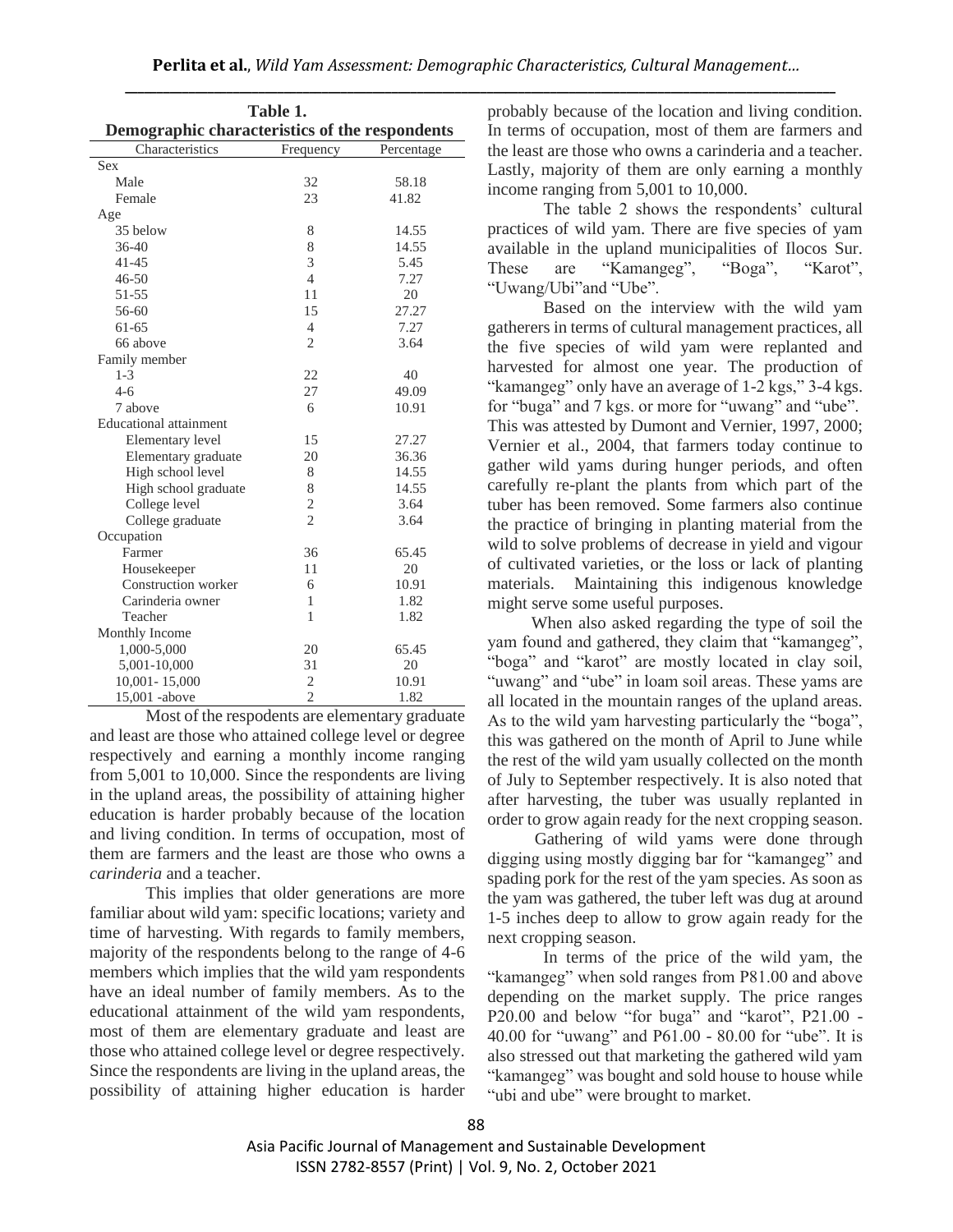| Table 2.<br>Wild Yam Cultural Management, Production and Marketing Practices |                          |                             |                          |                          |                          |                             |                           |                          |                                |                          |  |
|------------------------------------------------------------------------------|--------------------------|-----------------------------|--------------------------|--------------------------|--------------------------|-----------------------------|---------------------------|--------------------------|--------------------------------|--------------------------|--|
| <b>Cultural management Practices</b>                                         | Kamangeg/Kallay          |                             | Buga                     |                          |                          | Karrot                      |                           | Ubi/Uwang(white)         |                                | Ube (violet)             |  |
|                                                                              | F                        | $\%$                        | $\mathbf{F}$             | $\%$                     | $\mathbf{F}$             | $\%$                        | $\boldsymbol{\mathrm{F}}$ | $\%$                     | $\rm F$                        | $\%$                     |  |
| Type of soil                                                                 |                          |                             |                          |                          |                          |                             |                           |                          |                                |                          |  |
| Loamy (Napukray                                                              | $\overline{\phantom{a}}$ | $\blacksquare$              | $\frac{1}{2}$            | ÷,                       | $\overline{\phantom{a}}$ | $\blacksquare$              | 53                        | 96.36                    | 53                             | 96.36                    |  |
| Clay (napigket)                                                              | 55                       | 100                         | 55                       | 100                      | 55                       | 100                         | $\overline{2}$            | 3.64                     | $\overline{c}$                 | 3.64                     |  |
| Sandy (pannaraten)                                                           | ÷.                       | ÷.                          | $\bar{a}$                | ÷,                       | $\bar{a}$                | $\overline{a}$              | $\mathcal{L}$             | $\bar{a}$                | ÷,                             | $\bar{a}$                |  |
| Stony (nabato)                                                               | $\overline{\phantom{0}}$ | $\overline{\phantom{a}}$    | $\overline{\phantom{a}}$ | $\sim$                   | $\overline{\phantom{a}}$ | $\overline{\phantom{a}}$    | $\equiv$                  | $\bar{a}$                | $\overline{\phantom{a}}$       | $\overline{\phantom{a}}$ |  |
| Total                                                                        | 55                       | 100                         | 55                       | 100                      | 55                       | 100                         | 55                        | 100                      | 55                             | 100                      |  |
| Place                                                                        |                          |                             |                          |                          |                          |                             |                           |                          |                                |                          |  |
| Mountain/Upland                                                              | 55                       | 100                         | 55                       | 100                      | 55                       | 100                         | 53                        | 96.36                    | 53                             | 96.36                    |  |
| Lowland                                                                      | $\overline{\phantom{a}}$ | $\mathcal{L}_{\mathcal{A}}$ |                          | $\equiv$                 | $\overline{\phantom{a}}$ | $\mathcal{L}^{\mathcal{L}}$ | $\overline{2}$            | 3.64                     | $\mathbf{2}$                   | 3.64                     |  |
|                                                                              |                          |                             | $\overline{\phantom{a}}$ |                          |                          |                             |                           |                          |                                |                          |  |
| Total                                                                        | 55                       | 100                         | 55                       | 100                      | 55                       | 100                         | 55                        | 100                      | 55                             | 100                      |  |
| Part to be planted                                                           |                          |                             |                          |                          |                          |                             |                           |                          |                                |                          |  |
| Stem                                                                         | ÷.                       | $\bar{a}$                   | $\frac{1}{2}$            | $\bar{a}$                | $\bar{a}$                | ÷,                          | ÷.                        | $\overline{a}$           | $\overline{\phantom{a}}$       | $\bar{a}$                |  |
| Tuber                                                                        | 50                       | 90.91                       | 55                       | 100                      | ÷,                       | ÷,                          | 50                        | 90.91                    | 50                             | 90.91                    |  |
| Stem with tuber                                                              | 5                        | 9.09                        | $\overline{\phantom{a}}$ |                          | L.                       | ä,                          | 5                         | 9.09                     | 5                              | 9.09                     |  |
| Total                                                                        | 55                       | 100                         | 55                       | 100                      | L,                       | ÷,                          | 55                        | 100                      | 55                             | 100                      |  |
| Depth of Planting                                                            |                          |                             |                          |                          |                          |                             |                           |                          |                                |                          |  |
| 1-5 inches                                                                   | 55                       | 100                         | 55                       | 100                      | 55                       | 100                         | 53                        | 96.36                    | 53                             | 96.36                    |  |
| 6-10 inches                                                                  | ÷.                       | $\overline{\phantom{a}}$    | $\frac{1}{2}$            | ä,                       | $\overline{\phantom{a}}$ | $\blacksquare$              | $\overline{2}$            | 3.64                     | $\overline{2}$                 | 3.64                     |  |
|                                                                              |                          |                             |                          |                          |                          |                             |                           |                          |                                |                          |  |
| Total                                                                        | 55                       | 100                         | 55                       | 100                      | 55                       | 100                         | 55                        | 100                      | 55                             | 100                      |  |
| Manner of harvesting                                                         |                          |                             |                          |                          |                          |                             |                           |                          |                                |                          |  |
| Kalien/Dig                                                                   |                          |                             |                          |                          |                          |                             |                           |                          |                                |                          |  |
|                                                                              | 55                       | 100                         | 55                       | 100                      | 55                       | 100                         | 55                        | 100                      | 55                             | 100                      |  |
| Total                                                                        | 55                       | 100                         | 55                       | 100                      | 55                       | 100                         | 55                        | 100                      | 55                             | 100                      |  |
| Tools to use                                                                 |                          |                             |                          |                          |                          |                             |                           |                          |                                |                          |  |
| Spading pork                                                                 | $\overline{\phantom{0}}$ | $\overline{\phantom{a}}$    | 55                       | 100                      | 55                       | 100                         | 50                        | 90.91                    | 50                             | 90.91                    |  |
| Digging Bar                                                                  | 55                       | 100                         | ä,                       | $\bar{a}$                | $\bar{a}$                | $\overline{\phantom{a}}$    | $\overline{\phantom{a}}$  |                          |                                |                          |  |
| <b>Bolo</b>                                                                  | $\overline{\phantom{a}}$ | $\overline{\phantom{a}}$    | ä,                       | $\sim$                   | $\overline{\phantom{a}}$ | $\blacksquare$              | 5                         | 9.09                     | 5                              | 9.09                     |  |
|                                                                              |                          |                             |                          |                          |                          |                             |                           |                          |                                |                          |  |
| Total                                                                        | 55                       | 100                         | 55                       | 100                      | 55                       | 100                         | 55                        | 100                      | 55                             | 100                      |  |
| Month of Harvesting                                                          |                          |                             |                          |                          |                          |                             |                           |                          |                                |                          |  |
| April-June                                                                   |                          |                             |                          |                          |                          |                             |                           |                          |                                |                          |  |
| July-September                                                               | $\overline{\phantom{a}}$ |                             | 55                       | 100                      | $\overline{\phantom{a}}$ | $\blacksquare$              | $5\,$                     | 9.09                     | 5                              | 9.09                     |  |
| Oct.-December                                                                | 50                       | 90.919.09                   | $\overline{\phantom{a}}$ | $\overline{\phantom{a}}$ | 50                       | 90.91                       | 45                        | 81.82                    | 45                             | 81.02                    |  |
|                                                                              | 5                        |                             | $\bar{a}$                | ÷,                       | 5                        | 9.09                        | 5                         | 9.09                     | 5                              | 9.09                     |  |
| Total                                                                        | 55                       | 100                         | 55                       | 100                      | 55                       | 100                         | 55                        | 100                      | 55                             | 100                      |  |
|                                                                              |                          |                             |                          |                          |                          |                             |                           |                          |                                |                          |  |
| Year before harvesting                                                       |                          |                             |                          |                          |                          |                             |                           |                          |                                |                          |  |
| 1 year                                                                       |                          |                             |                          |                          |                          |                             |                           |                          |                                |                          |  |
| 2 years                                                                      | 50                       | 90.91                       | 53                       | 96.30                    | 53                       | 96.36                       | 55                        | 100                      | 55                             | 100                      |  |
|                                                                              | 5                        | 9.09                        | 2                        | 3.64                     | $\overline{c}$           | 3.64                        | $\omega$                  | $\overline{\phantom{a}}$ | $\overline{\phantom{a}}$       | ÷,                       |  |
| Total                                                                        | 55                       | 100                         | 55                       | 100                      | 55                       | 100                         | 55                        | 100                      | 55                             | 100                      |  |
| Production (Kg)/yr.                                                          |                          |                             |                          |                          |                          |                             |                           |                          |                                |                          |  |
| $1-2$ kgs                                                                    | 55                       | 100                         | 2                        | 3.64                     | $\overline{a}$           |                             | $\overline{\phantom{a}}$  | $\overline{\phantom{a}}$ | -                              | $\overline{\phantom{a}}$ |  |
| $3-4$ kgs                                                                    | ÷.                       | L.                          | 53                       | 96.36                    | $\overline{\phantom{a}}$ | $\overline{\phantom{a}}$    | 53                        | 96.36                    | 53                             | 96.36                    |  |
| $5-6$ kgs                                                                    | ÷                        | $\overline{\phantom{a}}$    | $\blacksquare$           | $\overline{\phantom{a}}$ | $\overline{\phantom{a}}$ | $\overline{\phantom{a}}$    | 2                         | 3.94                     | $\overline{2}$                 | 3.94                     |  |
| 7- kgs and above                                                             | $\overline{\phantom{0}}$ | $\overline{\phantom{a}}$    | $\overline{\phantom{a}}$ | $\overline{\phantom{a}}$ | 55                       | 100                         | $\sim$                    | $\overline{\phantom{a}}$ |                                |                          |  |
| Total                                                                        | 55                       | 100                         | 55                       | 100                      | 55                       | 100                         | 55                        | 100                      | 55                             | 100                      |  |
| Price/kg                                                                     |                          |                             |                          |                          |                          |                             |                           |                          |                                |                          |  |
| 20-below                                                                     |                          |                             | 55                       | 100                      | 55                       | 100                         | $\overline{\phantom{a}}$  | $\overline{\phantom{a}}$ | $\overline{\phantom{a}}$       | $\overline{\phantom{a}}$ |  |
| $21 - 40$                                                                    |                          | L                           | $\overline{\phantom{a}}$ |                          | $\overline{\phantom{a}}$ | $\overline{\phantom{a}}$    | 55                        | 100                      | $\blacksquare$                 | $\overline{\phantom{a}}$ |  |
| $41 - 60$                                                                    | ٠                        | ÷                           | $\bar{a}$                | $\sim$                   | $\overline{\phantom{a}}$ | $\overline{a}$              | $\equiv$                  | $\equiv$                 | 5                              | 9.09                     |  |
| 61-80                                                                        |                          | ÷.                          | $\overline{\phantom{m}}$ |                          | $\overline{\phantom{a}}$ |                             | $\overline{\phantom{a}}$  | $\bar{a}$                | 50                             | 9.09                     |  |
| 81-above                                                                     | 55                       | 100                         | ÷,                       | ÷,                       | $\overline{\phantom{a}}$ | $\overline{\phantom{a}}$    | $\overline{\phantom{a}}$  | $\overline{\phantom{a}}$ | $\mathcal{L}_{\mathcal{A}}$    | 90.91                    |  |
| Total                                                                        | 55                       | 100                         | 55                       | 100                      | 55                       | 100                         | 55                        | 100                      | 55                             | $100\,$                  |  |
|                                                                              |                          |                             |                          |                          |                          |                             |                           |                          |                                |                          |  |
| <b>Selling Process</b>                                                       |                          |                             |                          |                          |                          |                             |                           |                          |                                |                          |  |
| House to house                                                               | 40                       | 72.73                       | ÷,                       | $\sim$                   | 5                        | 9.09                        | 5                         | 9.09                     |                                | $\overline{\phantom{a}}$ |  |
| Market                                                                       | 15                       | 27.27                       |                          | $\bar{a}$                | 50                       | 90.91                       | 50                        | 90.91                    | $\overline{\phantom{a}}$<br>55 | $100\,$                  |  |
|                                                                              |                          |                             |                          |                          |                          |                             |                           |                          |                                |                          |  |
| Total                                                                        | 55                       | 100                         |                          | $\overline{\phantom{a}}$ | 55                       | $100\,$                     | 55                        | 100                      | 55                             | 100                      |  |
|                                                                              |                          |                             |                          |                          |                          |                             |                           |                          |                                |                          |  |

| Perlita et al., Wild Yam Assessment: Demographic Characteristics, Cultural Management |  |
|---------------------------------------------------------------------------------------|--|
|                                                                                       |  |

89

Asia Pacific Journal of Management and Sustainable Development ISSN 2782-8557 (Print) | Vol. 9, No. 2, October 2021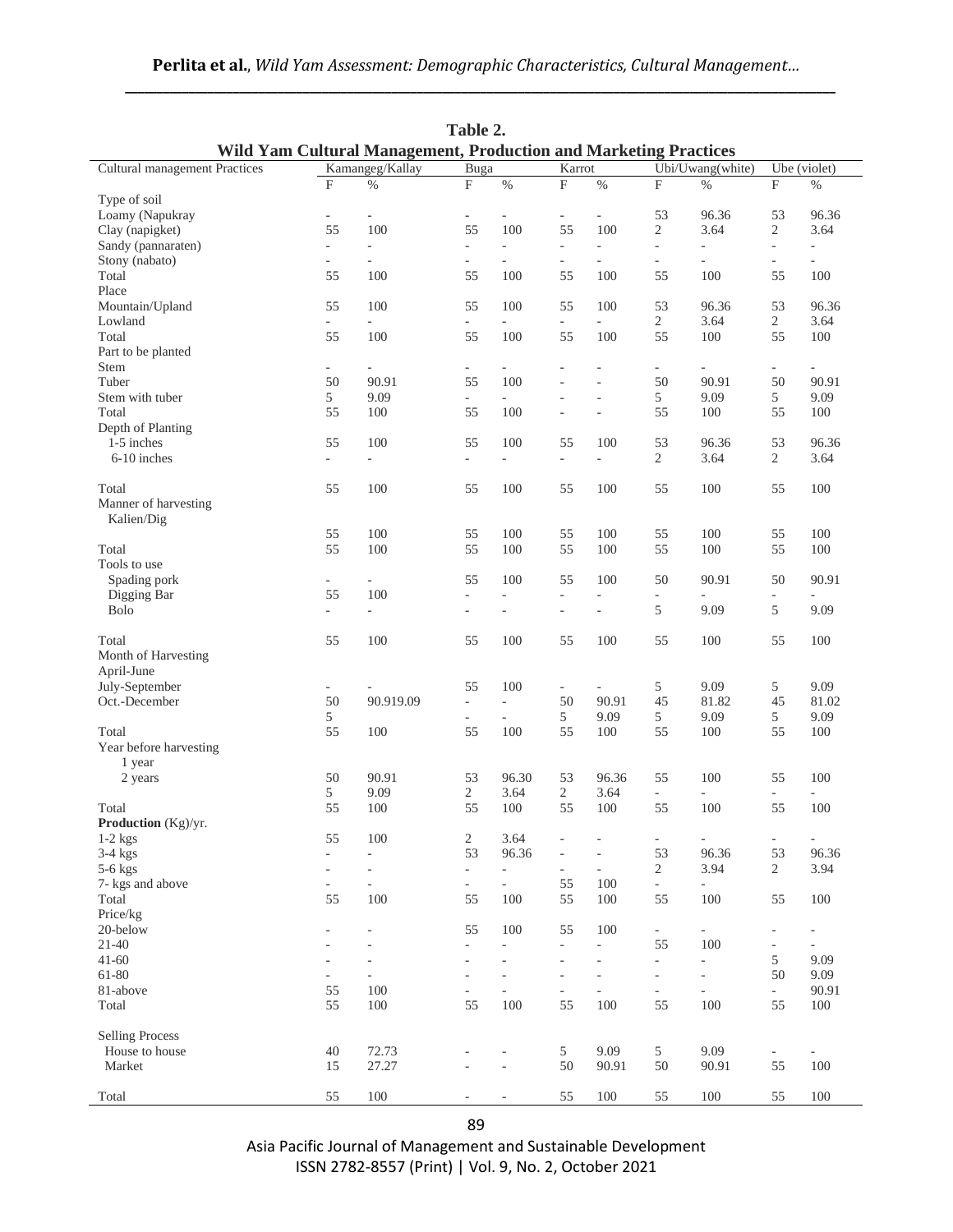#### **Food and Cooking Preferences of Wild Yam**

 From the table below, it describes the food and cooking preferences of the different species of wild yam. When asked from the gatherers regarding yam processing, most of them responded that the preparation of the different yam species is very easy except for "karot" which demand a complex process of processing. This species of yam requires a careful preparation prior for cooking. Improper and not accustomed with the procedure can cause dizziness and vomiting after eating.

On the cooking process, most of the species of yam are prepared by boiling except for "karot" that can be done or cooked through steaming and frying. This was also practiced in West Africa that yam tuber may be eaten boiled, fried, baked or roasted in combination

with tomato stew, sauces and in some cases, typically in poor rural communities, with traditional palm oil. The tuber may also be pounded into moldable dough which is consumed with traditional African soups [5].

Another study on the colour and taste of amala, a paste made from yam chip flour, Mestres et al. [6] discovered that Florido gave the sweetest amala. Using a hedonic method, they suggested that the ideal product was obtained from a Kokoro-type, evaluating attributes based on colour, sweetness, bitterness, acid taste, fermented taste, and roasted taste. Likewise, Egesi et al. [7]; Akissoe et al [8] show that mealiness, colour and taste, for boiled yam, and consistency, colour and stickiness, for pounded yam, are crucial in determining consumer acceptance.

| WHO YAM FOOD and COOKING PTEIEFENCES          |                          |                          |                          |                          |                              |                              |                          |                |                           |                          |
|-----------------------------------------------|--------------------------|--------------------------|--------------------------|--------------------------|------------------------------|------------------------------|--------------------------|----------------|---------------------------|--------------------------|
| Food and Cooking<br>Preferences               | Kamangeg/Kallay          |                          | Boga                     |                          | Karot                        |                              | Ubi/Uwang<br>(white)     |                | Ube (violet)              |                          |
|                                               | $\mathbf F$              | $\%$                     | F                        | $\%$                     | $\mathbf F$                  | $\%$                         | $\mathbf F$              | $\%$           | $\boldsymbol{\mathrm{F}}$ | $\%$                     |
| Preparation of wild yam<br>processing<br>Easy |                          |                          |                          |                          |                              |                              |                          |                |                           |                          |
| complex                                       | 55                       | 100                      | 55                       | 100                      | $\overline{\phantom{a}}$     |                              | 55                       | 100            | 55                        | 100                      |
|                                               |                          | $\overline{a}$           | $\overline{\phantom{0}}$ | $\overline{\phantom{0}}$ | 55                           | 100                          | $\overline{\phantom{0}}$ |                | $\overline{\phantom{0}}$  | $\overline{\phantom{a}}$ |
| Cooking Process<br>Boiling                    |                          |                          |                          |                          |                              |                              |                          |                |                           |                          |
| Roasting/grilling                             | 55                       | 100                      | 55                       | 100                      | $\overline{\phantom{a}}$     |                              | 50                       | 90.91          | 50                        | 90.91                    |
| Frying                                        | $\overline{\phantom{a}}$ | $\overline{\phantom{0}}$ | $\overline{\phantom{a}}$ | $\overline{\phantom{0}}$ | $\overline{\phantom{a}}$     | $\overline{\phantom{a}}$     | 5                        | 9.09           | 5                         | 9.09                     |
| Steaming                                      |                          |                          | $\overline{\phantom{0}}$ |                          | $\overline{\phantom{a}}$     |                              | $\overline{\phantom{a}}$ |                |                           |                          |
|                                               |                          |                          | $\overline{\phantom{0}}$ |                          | 55                           | 100                          | $\overline{\phantom{0}}$ |                | $\overline{\phantom{0}}$  | $\overline{\phantom{0}}$ |
| Total                                         | 55                       | 100                      | 55                       | 100                      | 55                           | 100                          | 55                       | 100            | 55                        | 100                      |
| Other food uses                               |                          |                          |                          |                          |                              |                              |                          |                |                           |                          |
| Pig                                           |                          |                          | 55                       | 100                      |                              |                              |                          |                |                           | $\qquad \qquad -$        |
| Chicken                                       |                          | $\overline{a}$           | $\overline{\phantom{a}}$ |                          | $\overline{\phantom{a}}$     | $\overline{\phantom{a}}$     | 5                        | 9.09           | 5                         | 9.09                     |
| Ducks                                         | $\overline{\phantom{a}}$ | $\overline{\phantom{0}}$ | $\overline{\phantom{0}}$ | $\overline{\phantom{a}}$ | $\overline{\phantom{0}}$     |                              | 5                        | 9.09           | 5                         | 9.09                     |
| People                                        | 55                       | 100                      | $\overline{\phantom{a}}$ |                          | 55                           | 100                          | 45                       | 81.82          | 45                        | 81.82                    |
| Total                                         | 55                       | 100                      | 55                       | 100                      | 55                           | 100                          | 55                       | 100            | 55                        | 100                      |
| Food Menu                                     |                          |                          |                          |                          |                              |                              |                          |                |                           |                          |
| Ginataan                                      | 55                       | 100                      |                          |                          |                              |                              |                          |                | 35                        | 63.64                    |
| Lubi-lubi                                     |                          |                          | $\overline{\phantom{0}}$ |                          | $\qquad \qquad \blacksquare$ | $\qquad \qquad \blacksquare$ | 55                       | 10             |                           |                          |
| Cake                                          |                          |                          | $\overline{\phantom{0}}$ |                          | -                            | $\overline{\phantom{a}}$     | $\overline{\phantom{a}}$ |                | 5                         | 9.09                     |
| Spread/Halaya                                 |                          |                          | $\overline{\phantom{0}}$ |                          | $\overline{\phantom{a}}$     |                              | $\overline{\phantom{a}}$ | $\overline{0}$ | 15                        | 27.27                    |
| Salapusop                                     |                          |                          |                          |                          | 55                           | 100                          |                          |                |                           |                          |
| Total                                         | 55                       | 100                      |                          |                          | 55                           | 100                          | 55                       | 100            | 55                        | 100                      |

**Table 3. Wild Yam Food and Cooking Preferences**

Aside from the previously mentioned food preparation, the "kamangeg" and "Ube" can be made into ginataan. The "uwang/ ubi" can be utilized as one ingredient for lubi-lubi while "karot" and can be cooked into "salapusop" and the "ube" is being use for halaya and ingredients for cake.

#### **Respondents' Level of Acceptance as Food**

When the gatherers were asked regarding how wild yam are accepted to them as to culture management and food, they replied and agreed to rate "kamangeg" and "ube" as excellently acceptable, "uwang" as very acceptable and "karot" and boga only rated as fairly acceptable.

Asia Pacific Journal of Management and Sustainable Development ISSN 2782-8557 (Print) | Vol. 9, No. 2, October 2021